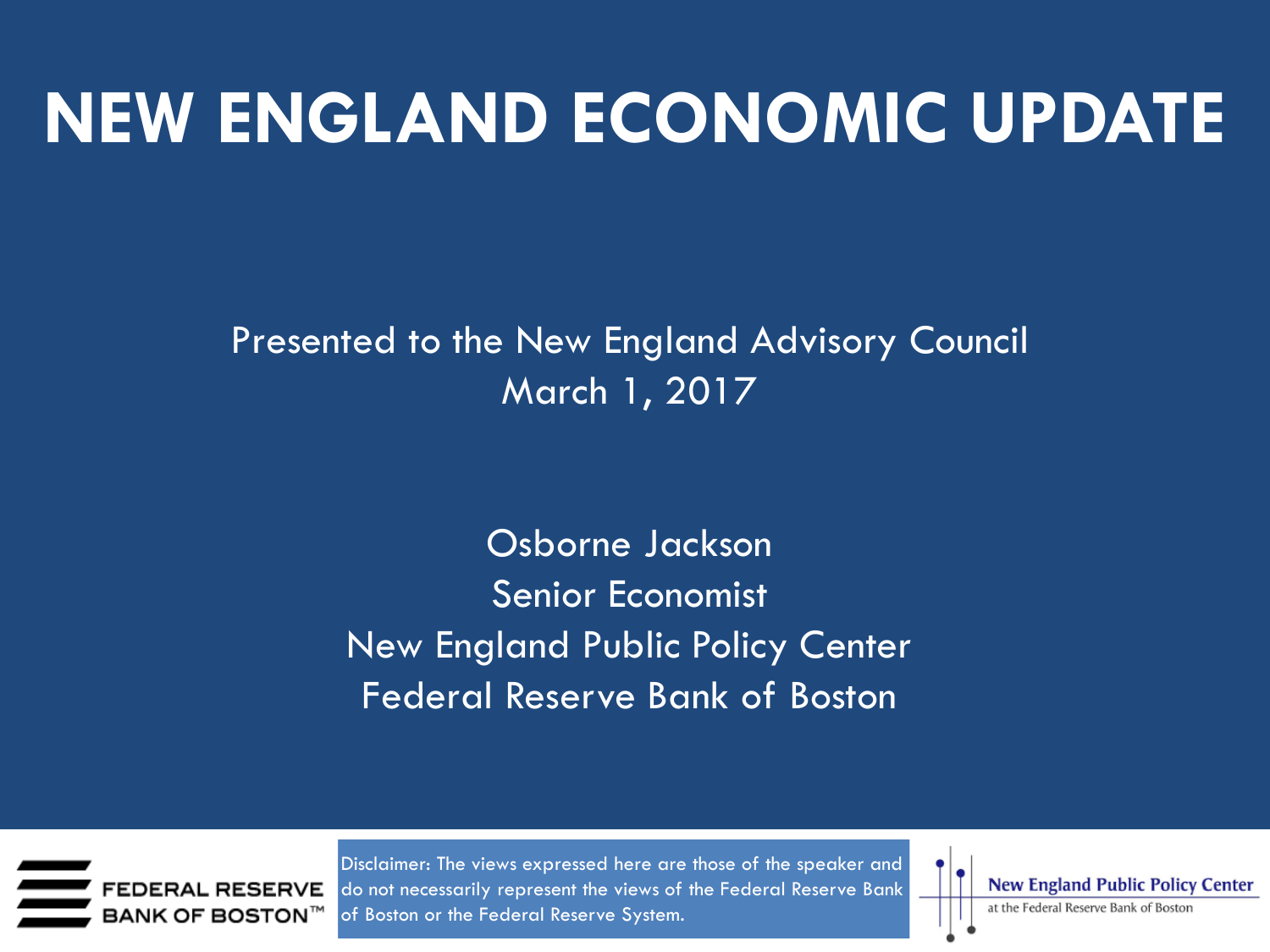#### **Overview**

- $\Box$  The labor market in New England remains steady but with performance mixed across states and sectors.
- $\Box$  Inflation has risen, primarily due to shelter and energy costs.
- □ House prices have increased in the region compared to one year ago, approaching the national trend.
- □ Consumers appear less confident about the economic outlook.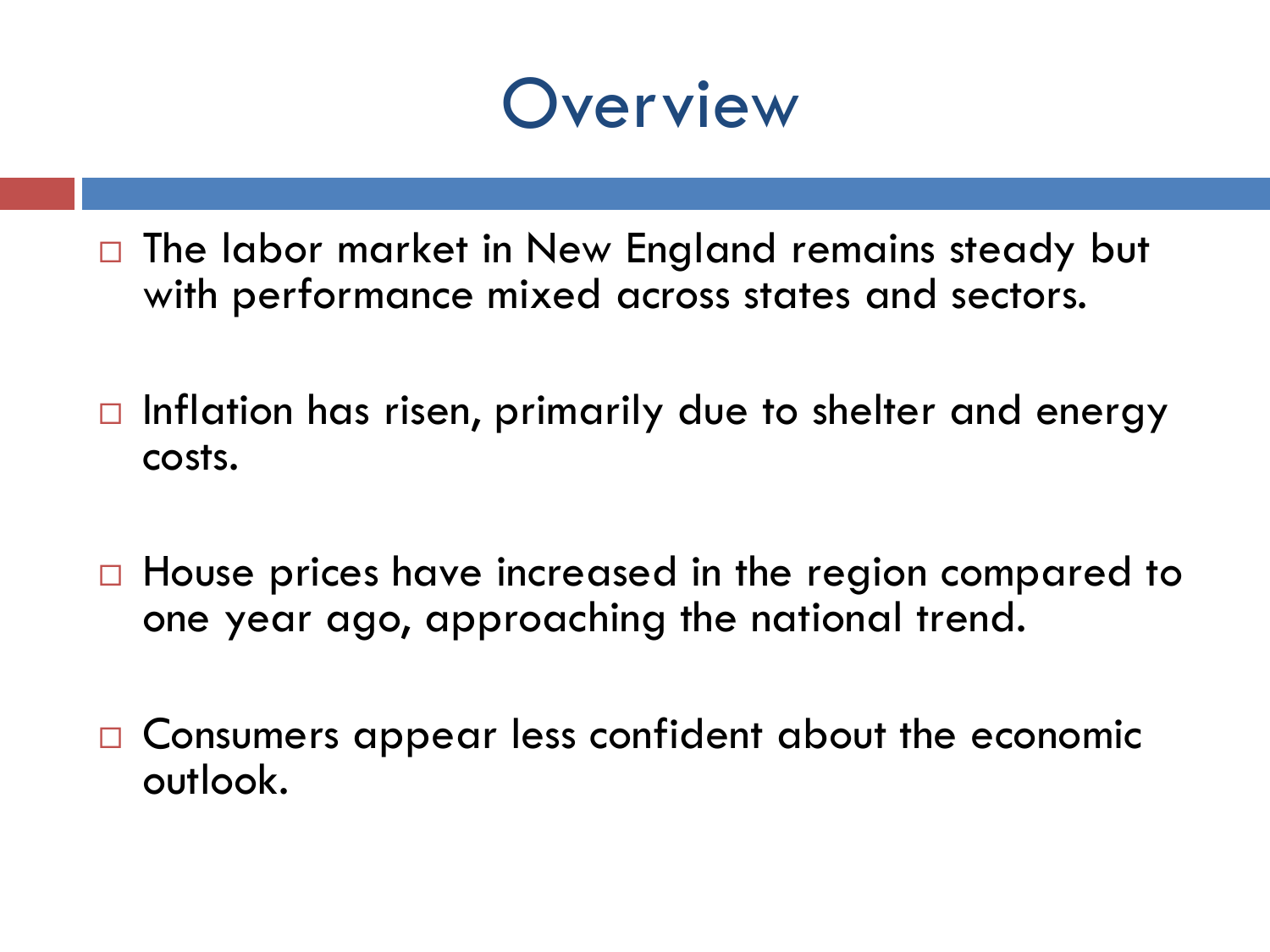## Non-Agricultural Employment

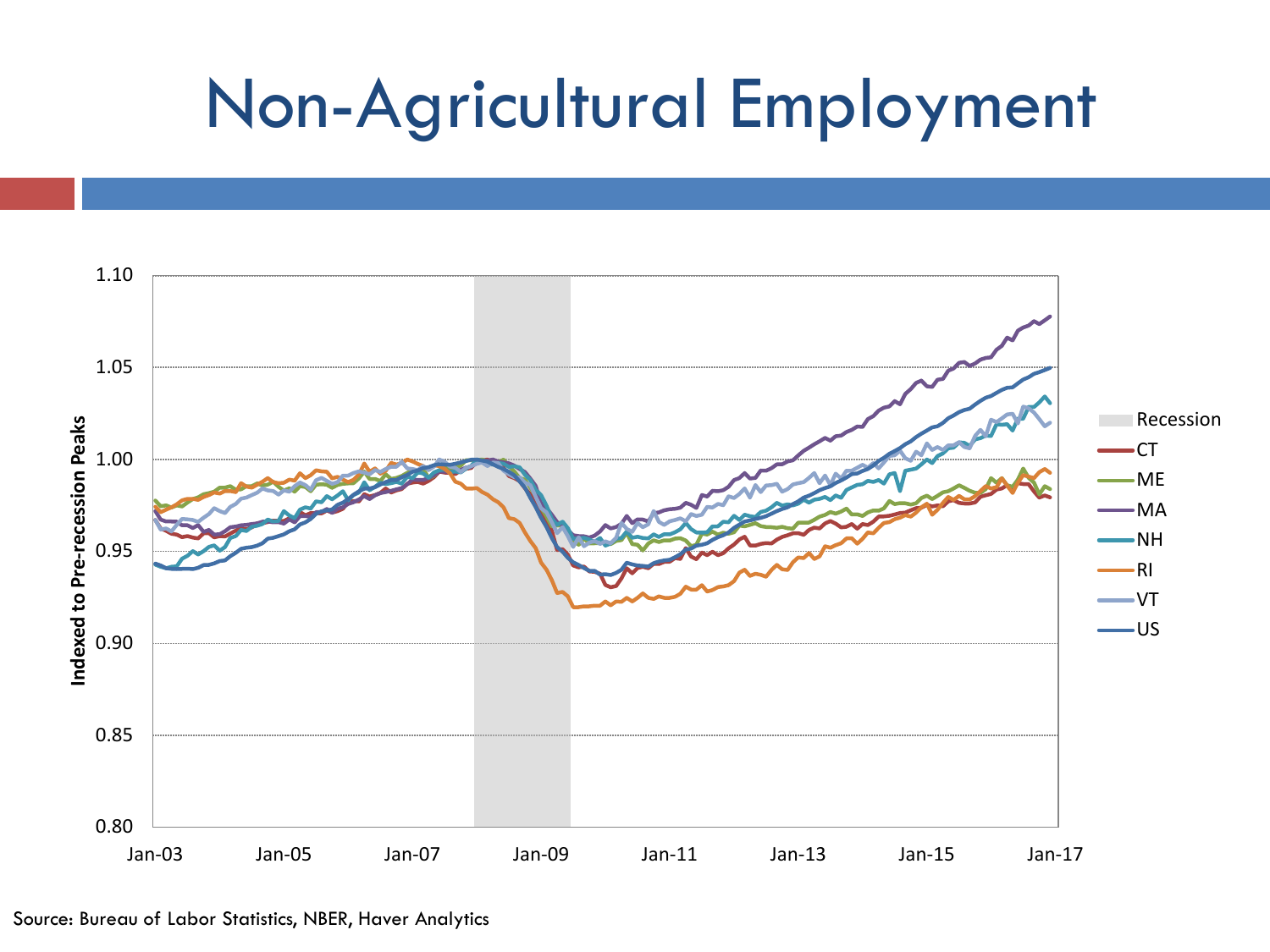## Employment Growth Rates

|                      | <b>Annual Long-term Trend</b> | Last 12 months |           | <b>Since Peak</b> |           |
|----------------------|-------------------------------|----------------|-----------|-------------------|-----------|
|                      | Percent                       | Percent        | Number    | Percent           | Number    |
| <b>United States</b> | 1.4                           | 1.6            | 2,242,000 | 5.0               | 6,895,000 |
| <b>New England</b>   | 0.9                           | 1.2            | 90,400    | 3.5               | 250,100   |
| <b>Connecticut</b>   | 0.5                           | $-0.1$         | $-2,000$  | $-2.1$            | $-35,300$ |
| <b>Maine</b>         | 1.1                           | 0.0            | 0         | $-1.6$            | $-10,000$ |
| <b>Massachusetts</b> | 0.9                           | 2.1            | 75,000    | 7.8               | 258,900   |
| <b>New Hampshire</b> | 1.5                           | 1.7            | 11,500    | 3.1               | 20,000    |
| <b>Rhode Island</b>  | 0.7                           | 0.7            | 3,600     | $-0.7$            | $-3,600$  |
| Vermont              | 1.3                           | 0.7            | 2,300     | 2.0               | 6,200     |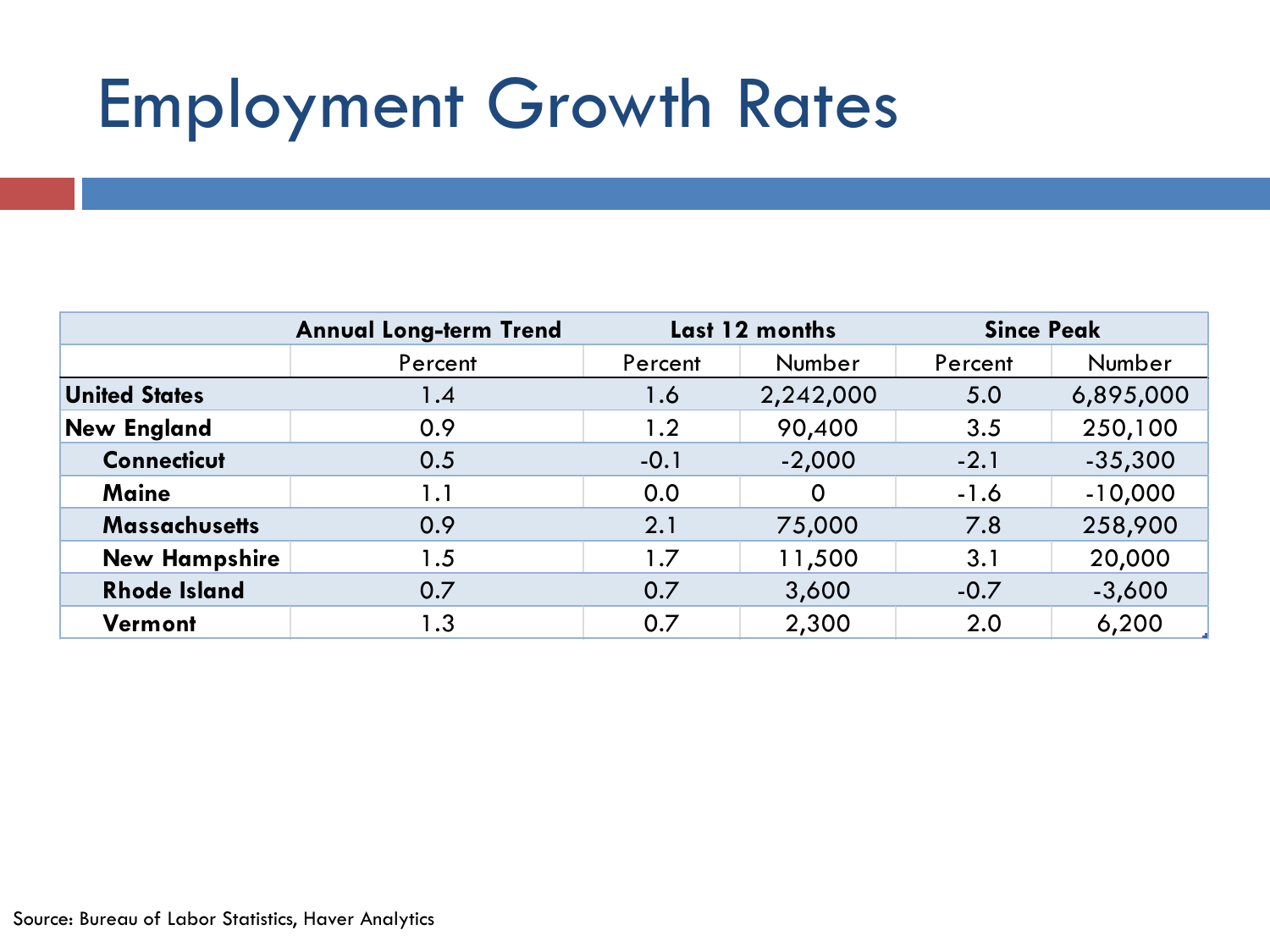# Employment Growth by Industry

#### **Percent Change, December 2015 - December 2016**

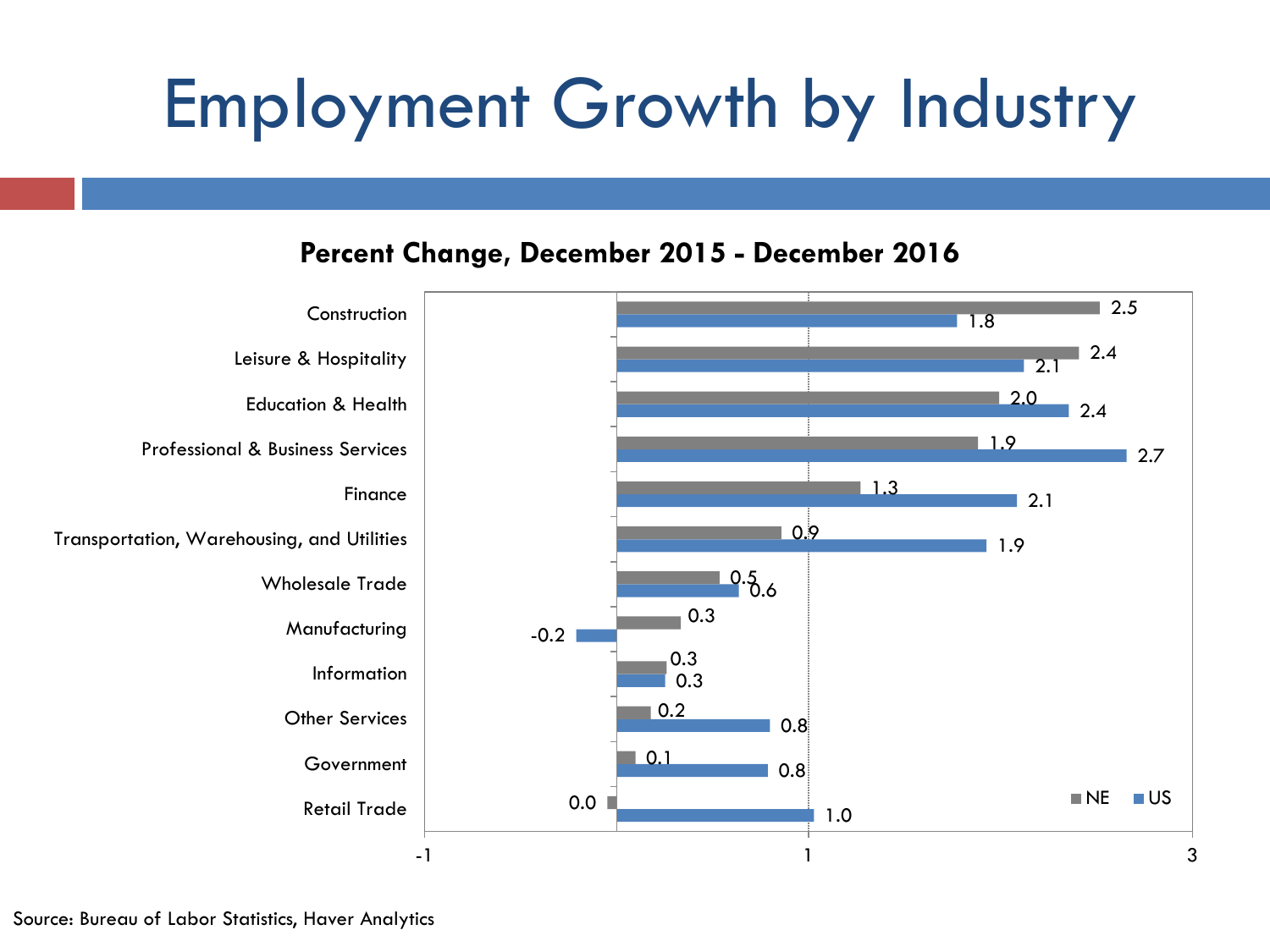#### Unemployment Rates



Source: Bureau of Labor Statistics, NBER, Haver Analytics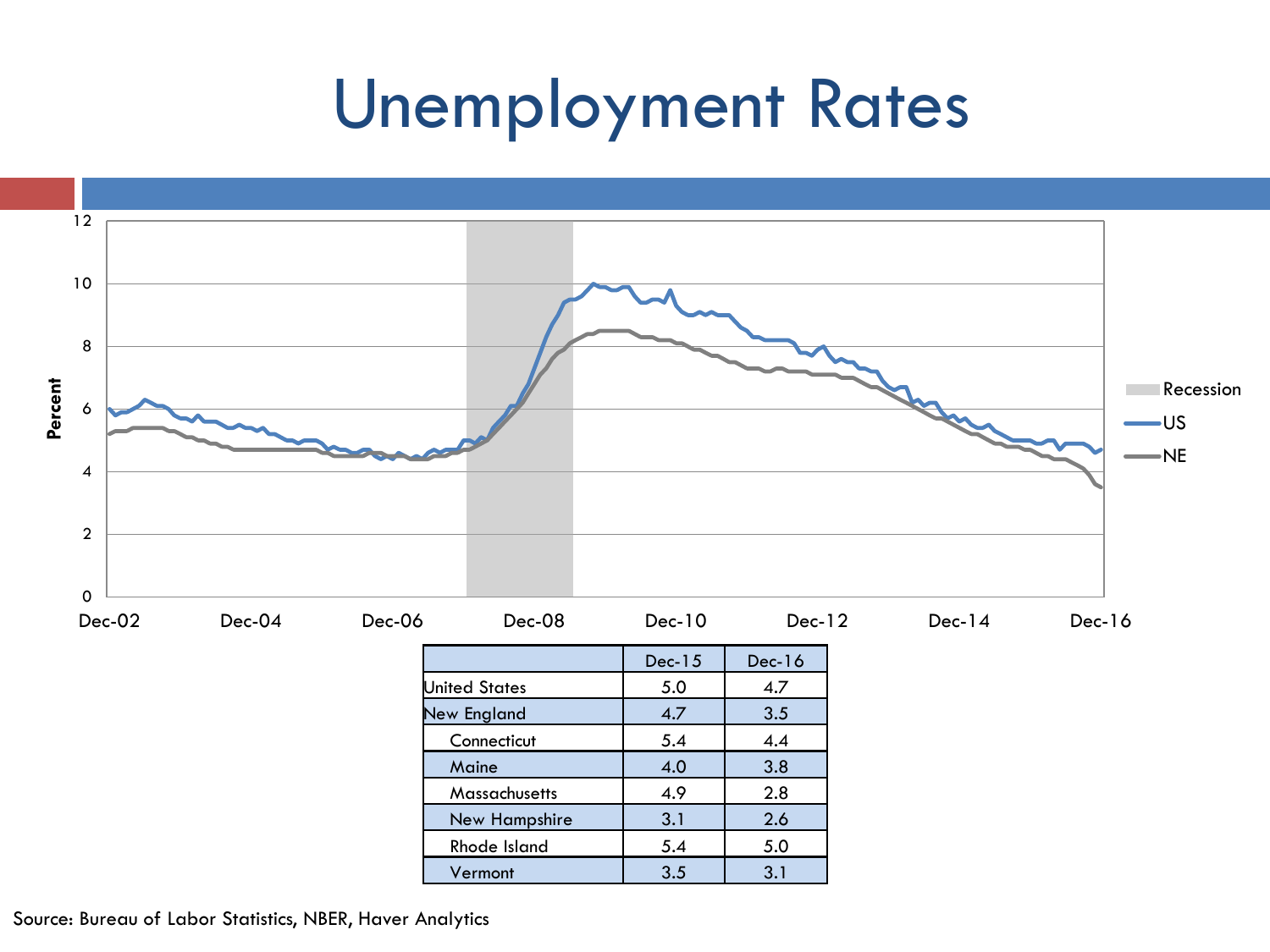### Consumer Price Index

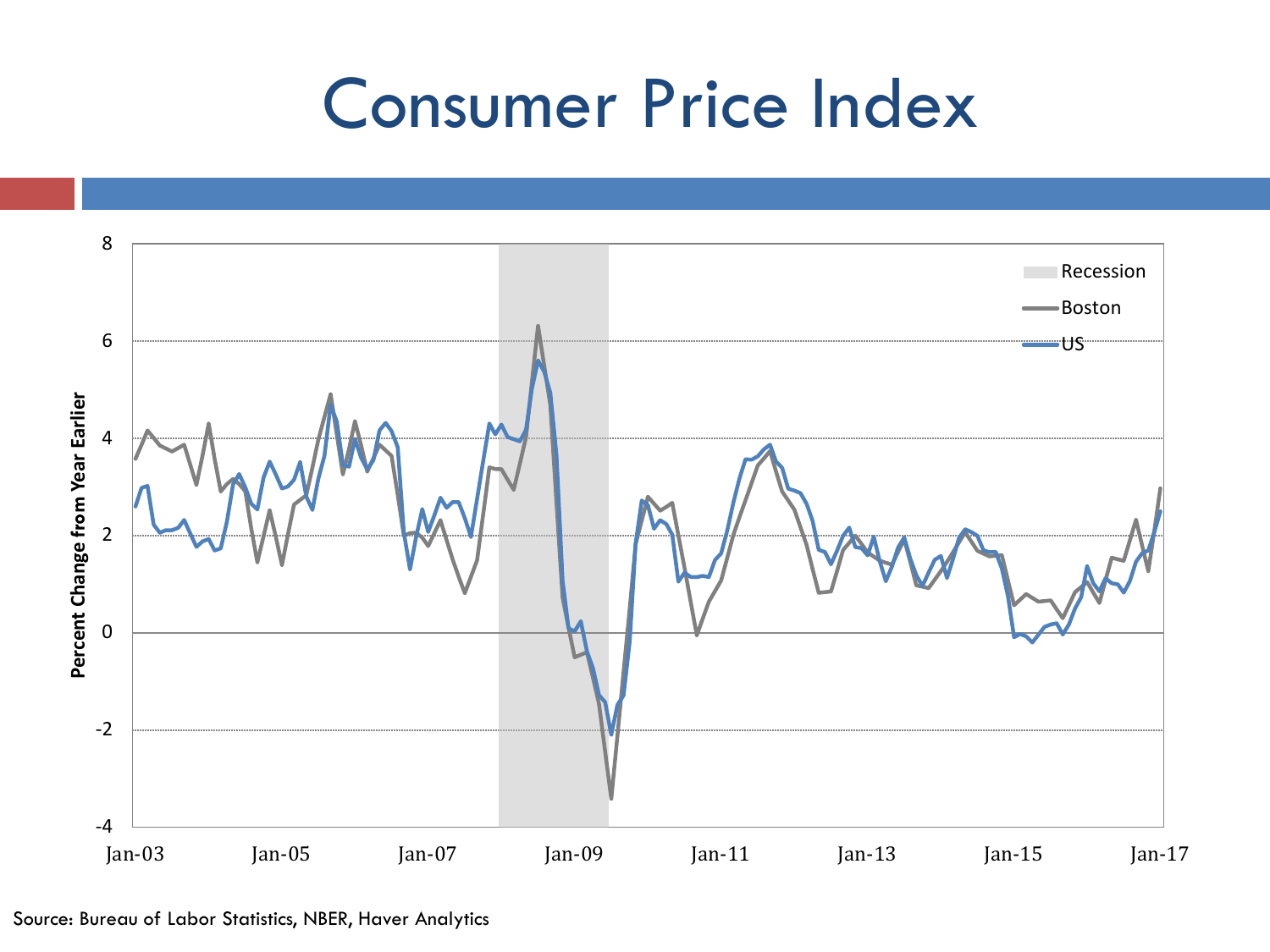## Components of the Consumer Price Index

**Percent Change, January 2016 - January 2017**

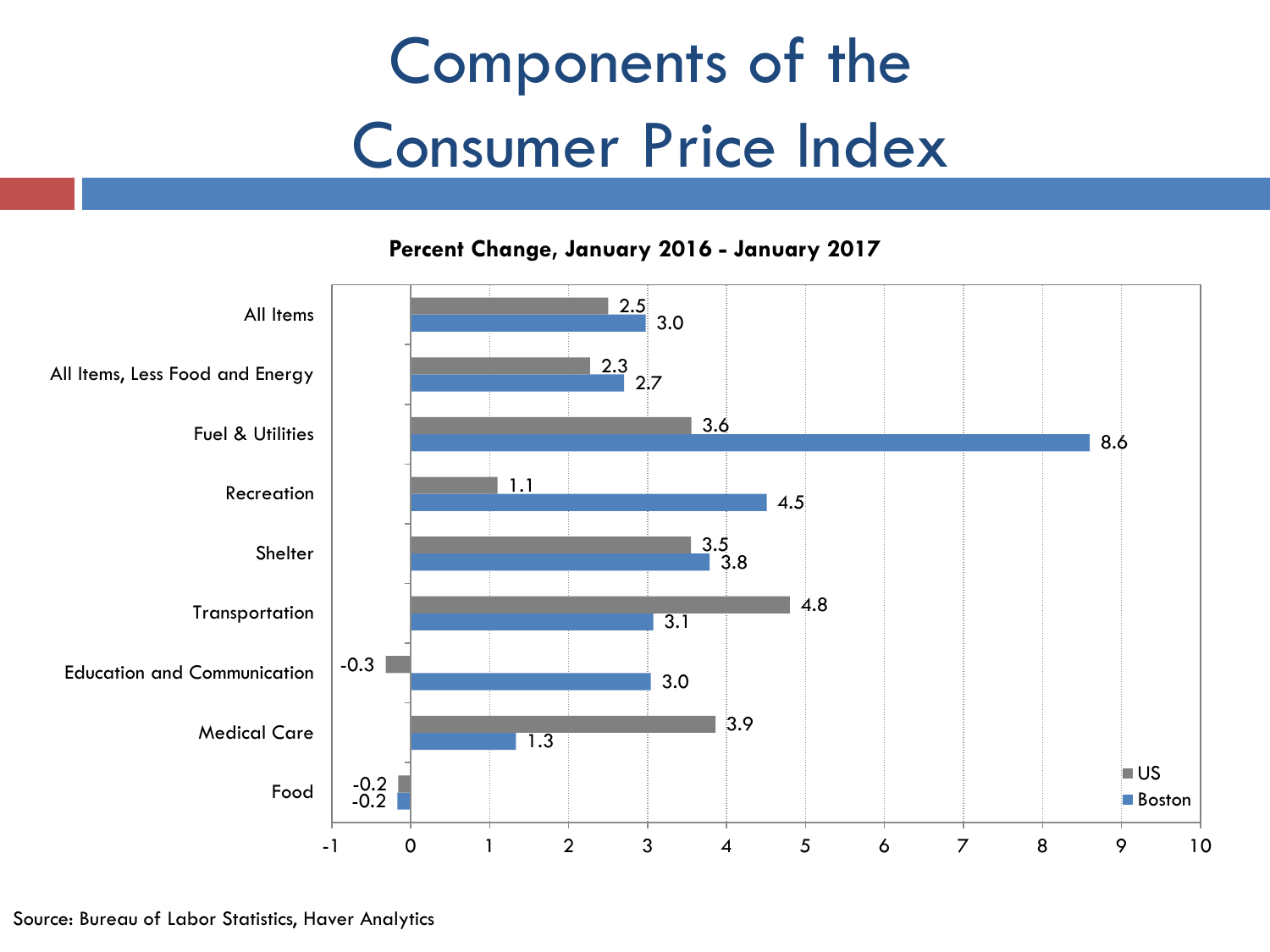#### Foreclosures Started

All Loans

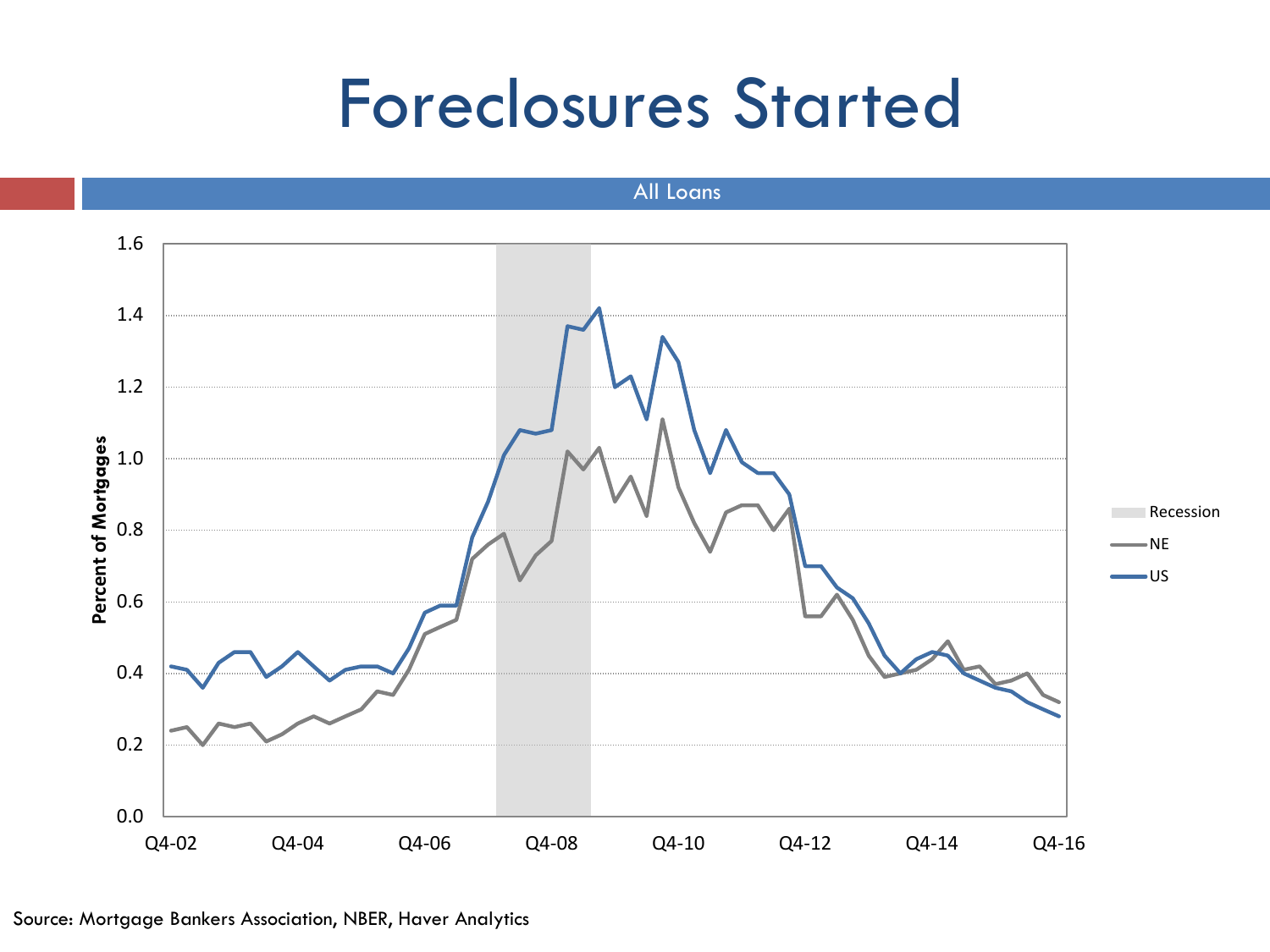## Repeat-Sales Home Price Index

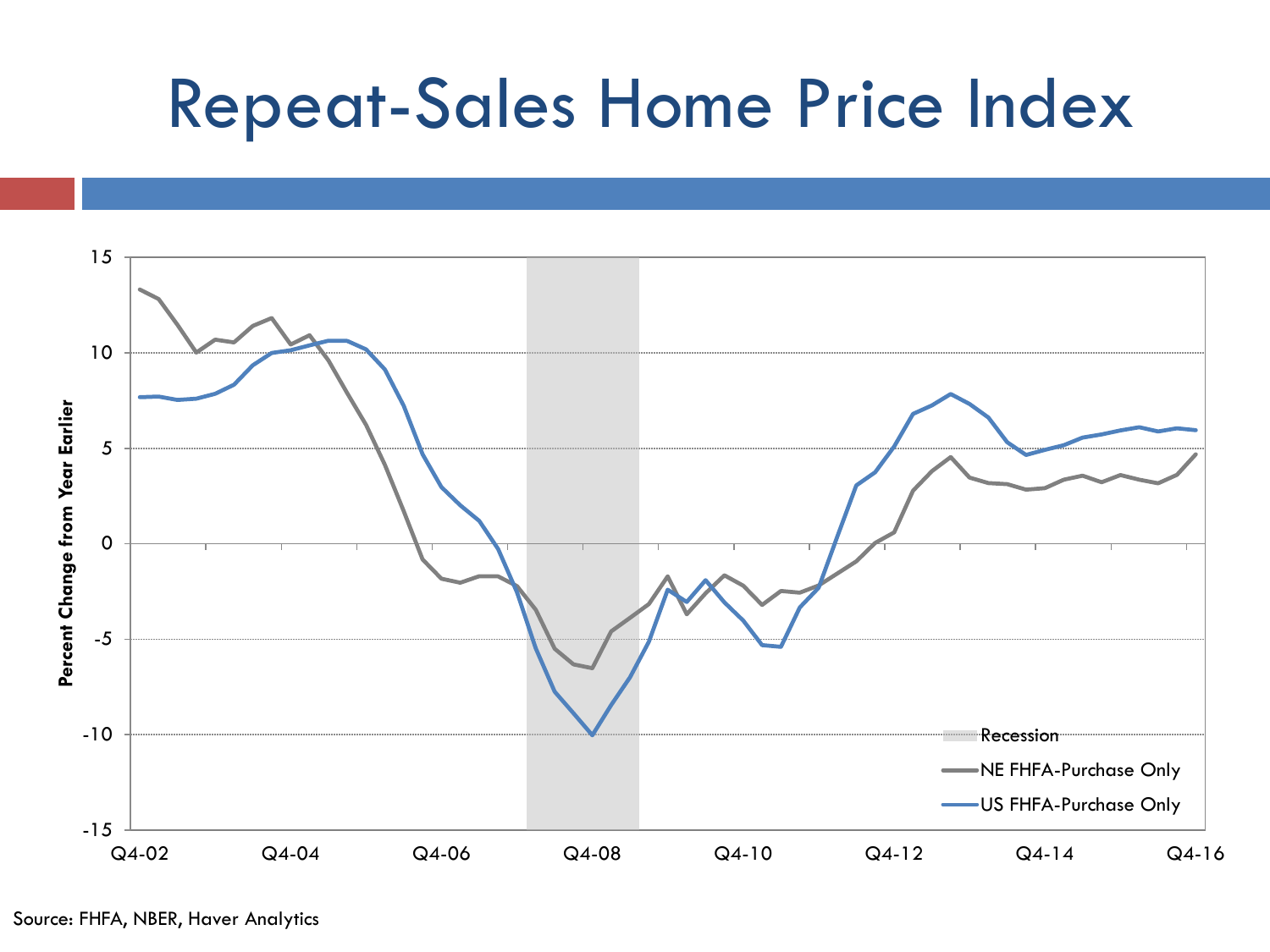## House Price Changes

**Percent Change, Q4 2015 - Q4 2016**

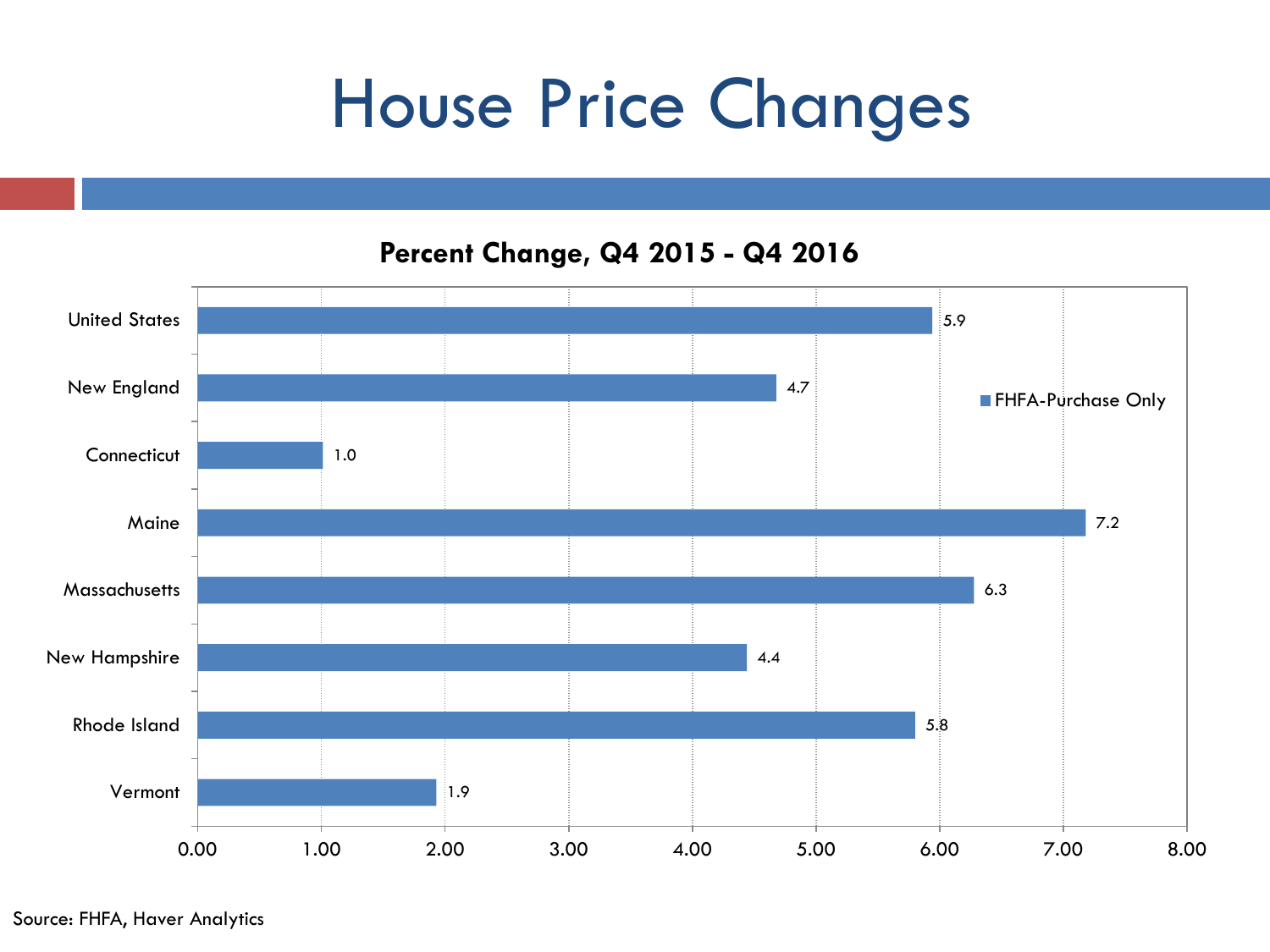## Consumer Confidence